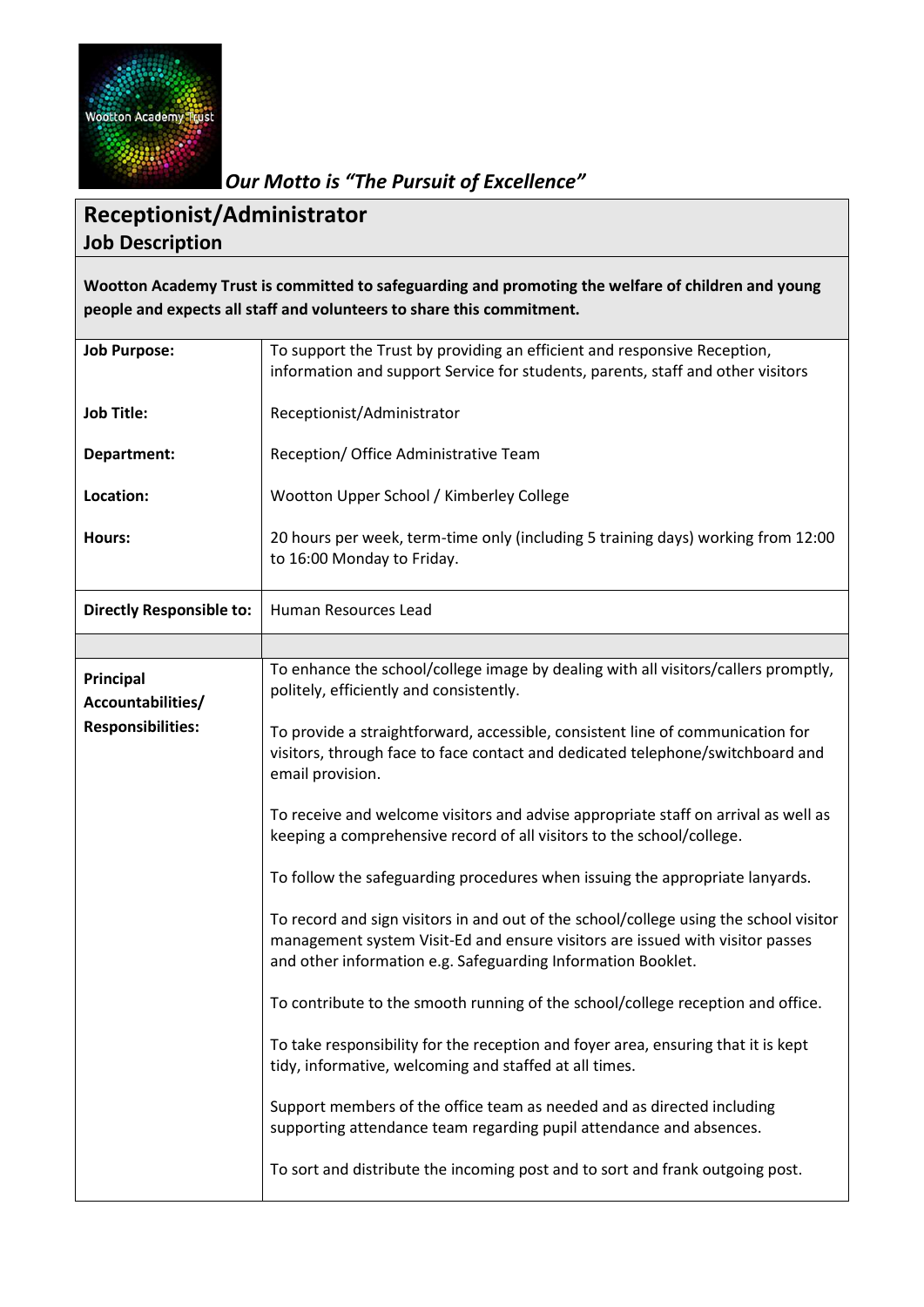| To assist with general office tasks including to type and prepare documentation,<br>filing and photocopying as required.                                                                                                                                              |  |
|-----------------------------------------------------------------------------------------------------------------------------------------------------------------------------------------------------------------------------------------------------------------------|--|
|                                                                                                                                                                                                                                                                       |  |
| Provide logistical support for meetings and events held at the school/college to<br>include preparation of meeting and conference rooms and assist in arrangements<br>for catering provisions.                                                                        |  |
| In the event of a fire and/or any other emergency requiring staff to leave the<br>building, to be responsible for ensuring that the visitors report and staff<br>movement sheets are removed from Reception and taken to the evacuation<br>meeting point.             |  |
| To be responsible for promoting and safeguarding the welfare of children and for<br>raising any concerns in line with Trust procedures. To complete all statutory<br>training.                                                                                        |  |
| To be responsible for promoting British values, including tolerance and for<br>challenging any extremist views expressed by visitors, students or anybody else<br>on the Wootton Academy Trust's sites and away from the sites on school/college<br>trips and visits. |  |
| Maintain confidentiality at all times in respect of school/college related matters<br>and to prevent disclosure of confidential and sensitive information.                                                                                                            |  |
| To be responsible for following health and safety requirements in line with Trust<br>policy and procedures.                                                                                                                                                           |  |
| Undertake further training as required for your areas of responsibility.                                                                                                                                                                                              |  |
| Undertake any other duties of a similar level and responsibility as may be<br>required.                                                                                                                                                                               |  |
| Flexibility to work overtime as and when required to meet the Trust's needs.                                                                                                                                                                                          |  |

All Trust staff will be expected to accept reasonable flexibility in working arrangements and the allocation of duties, in pursuance of raising learner achievement and effective team working.

This job description will be reviewed annually and may be subject to amendment or modification at any time after consultation with the post holder. It is not a comprehensive statement of tasks but sets out the main expectations of the Trust in relation to the post holder's professional responsibilities and duties.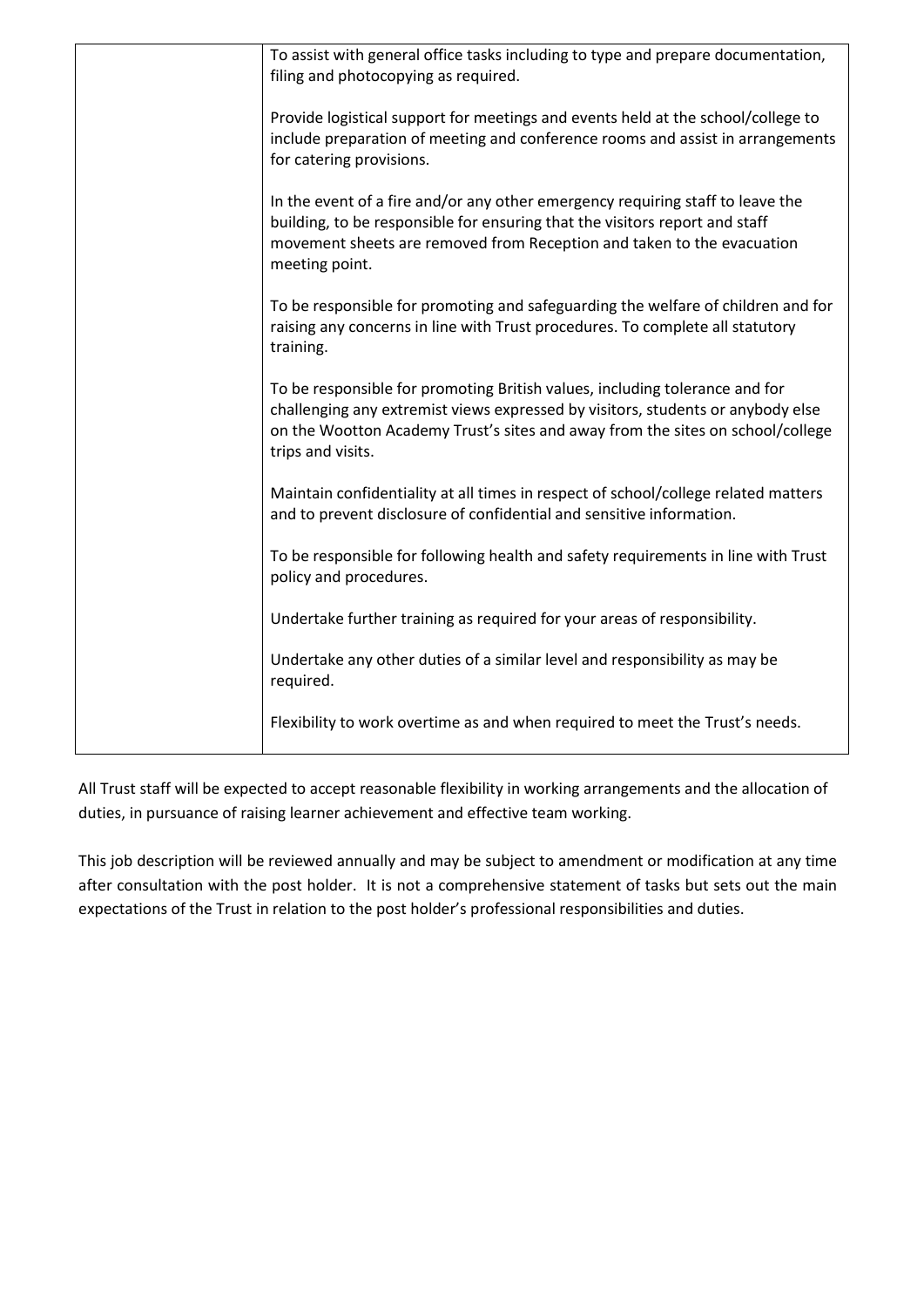

*Our Motto is "The Pursuit of Excellence"*

| <b>Receptionist/Administrator</b><br><b>Person Specification</b> |                                                                                                                                                                                                                                                                                                                                                                                                                                                                                                                                                                                                                                                                                                                     |                                                                               |  |  |
|------------------------------------------------------------------|---------------------------------------------------------------------------------------------------------------------------------------------------------------------------------------------------------------------------------------------------------------------------------------------------------------------------------------------------------------------------------------------------------------------------------------------------------------------------------------------------------------------------------------------------------------------------------------------------------------------------------------------------------------------------------------------------------------------|-------------------------------------------------------------------------------|--|--|
|                                                                  | <b>Essential Criteria</b>                                                                                                                                                                                                                                                                                                                                                                                                                                                                                                                                                                                                                                                                                           | <b>Desirable Criteria</b>                                                     |  |  |
| <b>Qualifications:</b>                                           | GCSE English and Maths (grades A*-C) or<br>equivalent.<br>Willingness to undertake further training<br>including First Aid training.                                                                                                                                                                                                                                                                                                                                                                                                                                                                                                                                                                                | First Aid Qualification.                                                      |  |  |
| Experience,<br><b>Skills and</b><br>Knowledge:                   | Previous experience of working as a<br>Receptionist or in a customer facing role.<br>Experience of operating a switchboard.<br>Excellent telephone manner - courteous,<br>calm and efficient.<br>Good IT skills.<br>Excellent communications skills including<br>verbally, in writing, face to face and over the<br>telephone.<br>Excellent interpersonal skills.<br>Ability to work effectively within a team and<br>on own initiative.<br>Good organisational skills.<br>Ability to prioritise and cope with conflicting<br>demands, deadlines and interruptions.<br>Ability to maintain confidentiality at all<br>times.<br>Ability to undertake a wide range of clerical,<br>administrative and general duties. | Experience of working in an educational setting.<br>Experience of using SIMS. |  |  |
| Personal<br>competencies<br>and qualities:                       | Ability to deal tactfully, diplomatically and<br>confidently with telephone callers and<br>visitors.<br>A proactive, efficient and friendly<br>disposition, with the ability to communicate<br>with pupils, staff and other external<br>agencies.                                                                                                                                                                                                                                                                                                                                                                                                                                                                   |                                                                               |  |  |